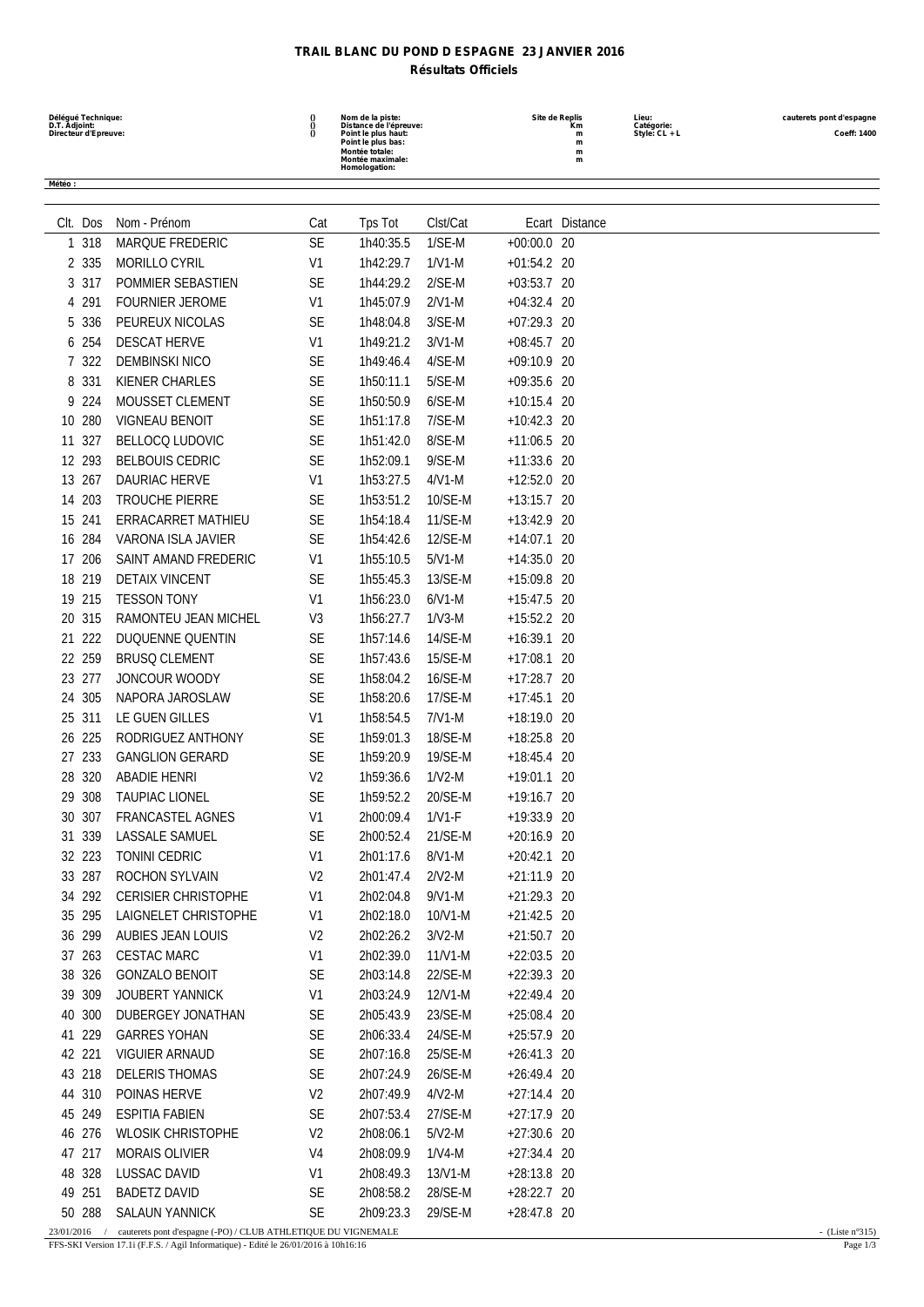| CIt. Dos | Nom - Prénom               | Cat            | Tps Tot   | Clst/Cat  |               | Ecart Distance |
|----------|----------------------------|----------------|-----------|-----------|---------------|----------------|
| 51 220   | DAVASSE JOEL               | V <sub>2</sub> | 2h09:26.6 | $6/N2-M$  | +28:51.1 20   |                |
| 52 201   | <b>BROCHARD ANDRE</b>      | V3             | 2h09:33.0 | $2/V3-M$  | +28:57.5 20   |                |
| 53 324   | <b>RICHAUD FABRICE</b>     | V <sub>1</sub> | 2h09:38.8 | 14/V1-M   | $+29:03.3$ 20 |                |
| 54 330   | CANTERO SEBASTIEN          | <b>SE</b>      | 2h09:44.3 | 30/SE-M   | +29:08.8 20   |                |
| 55 255   | <b>DESCAT LINDA</b>        | V <sub>1</sub> | 2h10:02.2 | $2/V1-F$  | $+29:26.7$ 20 |                |
| 56 282   | POUILLET ALEXANDRE         | <b>SE</b>      | 2h10:09.1 | 31/SE-M   | +29:33.6 20   |                |
| 57 321   | <b>ABADIE THOMAS</b>       | SE             | 2h11:12.4 | 32/SE-M   | $+30:36.9$ 20 |                |
| 58 316   | <b>CORTADE XAVIER</b>      | V <sub>1</sub> | 2h11:28.2 | 15/V1-M   | $+30:52.7$ 20 |                |
| 59 340   | DESTARAC ARNAUD            | V <sub>1</sub> | 2h11:31.4 | 16/V1-M   | $+30:55.9$ 20 |                |
|          |                            |                |           |           |               |                |
| 60 285   | MARTELET CHRISTOPHE        | <b>SE</b>      | 2h11:34.5 | 33/SE-M   | +30:59.0 20   |                |
| 61 323   | <b>BURON GLEN</b>          | SE             | 2h11:49.9 | 34/SE-M   | $+31:14.4$ 20 |                |
| 62 303   | LABOURET JULIEN            | <b>SE</b>      | 2h11:56.7 | 35/SE-M   | $+31:21.2$ 20 |                |
| 63 289   | <b>MAZANA SOPHIE</b>       | <b>SE</b>      | 2h12:02.1 | $1/SE-F$  | $+31:26.6$ 20 |                |
| 64 274   | <b>VALLIER JEROME</b>      | V1             | 2h12:20.9 | 17/V1-M   | $+31:45.4$ 20 |                |
| 65 271   | <b>MACHOT FREDERIC</b>     | V <sub>1</sub> | 2h12:24.9 | 18/V1-M   | $+31:49.4$ 20 |                |
| 66 261   | <b>MEL JEROME</b>          | <b>SE</b>      | 2h12:50.6 | 36/SE-M   | $+32:15.1$ 20 |                |
| 67 337   | LAJUNCOMME JULIEN          | V <sub>1</sub> | 2h13:03.6 | 19/V1-M   | $+32:28.1$ 20 |                |
| 68 246   | LE FLAHEC HERVE            | V <sub>2</sub> | 2h13:29.9 | $7/V2-M$  | $+32:54.4$ 20 |                |
| 69 270   | <b>DENIAU PHILIPPE</b>     | V <sub>2</sub> | 2h13:33.8 | $8/V2-M$  | +32:58.3 20   |                |
| 70 216   | <b>BORIE OLIVIER</b>       | V <sub>1</sub> | 2h14:54.0 | 20/V1-M   | +34:18.5 20   |                |
| 71 334   | POUDEROUX JULIEN           | <b>SE</b>      | 2h15:37.9 | 37/SE-M   | $+35:02.4$ 20 |                |
| 72 298   | <b>FONDEVIELLE LIONEL</b>  | V <sub>1</sub> | 2h16:53.4 | 21/V1-M   | $+36:17.9$ 20 |                |
| 73 240   | DE OLIVEIRA ANTOINE        | SE             | 2h18:06.8 | 38/SE-M   | $+37:31.3$ 20 |                |
| 74 296   | <b>BERTHEAU OLIVIER</b>    | V <sub>1</sub> | 2h18:14.1 | 22/V1-M   | +37:38.6 20   |                |
| 75 260   | <b>RIBET YANNICK</b>       | SE             | 2h18:55.8 | 39/SE-M   | $+38:20.3$ 20 |                |
| 76 325   | <b>GREWEL OLIVIER</b>      | V <sub>1</sub> | 2h19:14.1 | 23/V1-M   | +38:38.6 20   |                |
| 77 278   | <b>VILA GUILLAUME</b>      | SE             | 2h19:27.4 | 40/SE-M   | +38:51.9 20   |                |
| 78 210   | PELLETAN SEBASTIEN         | V <sub>1</sub> | 2h19:48.6 | 24/V1-M   | +39:13.1 20   |                |
| 79 338   | AUCOUTURIER PHILIPPE       | V <sub>1</sub> | 2h20:11.8 | 25/V1-M   | +39:36.3 20   |                |
| 80 314   | <b>DUMARTIN DAVID</b>      | V <sub>1</sub> | 2h20:38.3 | 26/V1-M   | $+40:02.8$ 20 |                |
| 81 290   | RISCHARD CHRISTINE         | V <sub>1</sub> | 2h21:17.7 | $3/V1-F$  | $+40:42.2$ 20 |                |
| 82 237   | CAZAJOUS BERNARD           | V <sub>2</sub> | 2h21:39.0 | $9/N2-M$  | +41:03.5 20   |                |
| 83 258   | <b>ESPAGNET THIERRY</b>    |                |           | 10/V2-M   |               |                |
|          |                            | V <sub>2</sub> | 2h22:36.0 |           | $+42:00.5$ 20 |                |
| 84 227   | MARTINEZ GERARD            | V <sub>2</sub> | 2h23:04.1 | $11/N2-M$ | +42:28.6 20   |                |
| 85 302   | LEPAGE MATHIEU             | <b>SE</b>      | 2h23:06.4 | 41/SE-M   | +42:30.9 20   |                |
| 86 213   | <b>GUITARD JEAN MICHEL</b> | V <sub>2</sub> | 2h23:45.8 | 12/V2-M   | +43:10.3 20   |                |
| 87 239   | <b>BARREAU ERIC</b>        | V <sub>1</sub> | 2h23:47.2 | 27/V1-M   | +43:11.7 20   |                |
| 88 262   | PILLOT JULIEN              | <b>SE</b>      | 2h23:57.6 | 42/SE-M   | +43:22.1 20   |                |
| 89 234   | MASSOUNE CEDRIQUE          | V <sub>1</sub> | 2h24:03.1 | $4/V1-F$  | +43:27.6 20   |                |
| 90 226   | CALLEN HOMON SANDRINE      | V1             | 2h24:07.6 | $5/V1-F$  | +43:32.1 20   |                |
| 91 228   | <b>GINESTAR JEAN PAUL</b>  | V1             | 2h24:32.4 | 28/V1-M   | +43:56.9 20   |                |
| 92 294   | <b>BARRERE PATRICK</b>     | V <sub>2</sub> | 2h25:02.8 | 13/V2-M   | +44:27.3 20   |                |
| 93 242   | LARREGOLA ERIC             | V1             | 2h25:27.2 | 29/V1-M   | +44:51.7 20   |                |
| 94 243   | PESME MARIE                | V1             | 2h26:52.7 | $6/V1-F$  | +46:17.2 20   |                |
| 95 256   | <b>DUMONT CARYL</b>        | V1             | 2h26:58.0 | 30/V1-M   | $+46:22.5$ 20 |                |
| 96 269   | <b>BELAUD PATRICK</b>      | V1             | 2h27:19.0 | 31/V1-M   | $+46:43.5$ 20 |                |
| 97 235   | PENIN BENOIT               | V1             | 2h27:48.0 | 32/V1-M   | +47:12.5 20   |                |
| 98 236   | <b>CROQUEFER SABINE</b>    | <b>SE</b>      | 2h27:49.2 | $2/SE-F$  | +47:13.7 20   |                |
| 99 250   | <b>RENOU PIERRE</b>        | V <sub>2</sub> | 2h28:01.7 | 14/V2-M   | $+47:26.2$ 20 |                |
| 100 257  | <b>FRANCHET YANN</b>       | V <sub>1</sub> | 2h29:00.7 | 33/V1-M   | +48:25.2 20   |                |
| 101 265  | <b>DUPRAT CHRISTINE</b>    | V1             | 2h29:05.4 | 7/V1-F    | +48:29.9 20   |                |
| 102 253  | DANNEQUIN DIONIS           | V1             | 2h29:13.2 | 8/V1-F    | +48:37.7 20   |                |
| 103 208  | PUECH LAURENT              | V1             | 2h29:14.7 | 34/V1-M   | $+48:39.2$ 20 |                |
| 104 332  | <b>BRINDEL MORGAN</b>      | <b>SE</b>      | 2h29:28.6 | $3/SE-F$  | $+48:53.1$ 20 |                |
| 105 214  | <b>TESTARD LUC</b>         | V <sub>2</sub> | 2h29:48.7 | $15/N2-M$ | $+49:13.2$ 20 |                |
|          |                            |                |           |           |               |                |
| 106 204  | <b>FLAMEN JULIEN</b>       | SE             | 2h30:11.3 | 43/SE-M   | +49:35.8 20   |                |
| 107 207  | PRINCE ISABELLE            | V <sub>1</sub> | 2h30:57.8 | $9/V1-F$  | $+50:22.3$ 20 |                |
| 108 244  | AUCOUTURIER LAURENCE       | V <sub>1</sub> | 2h35:53.1 | 10/V1-F   | +55:17.6 20   |                |

23/01/2016 / cauterets pont d'espagne (-PO)/CLUB ATHLETIQUE DU VIGNEMALE<br>FFS-SKI Version 17.1i (F.F.S. / Agil Informatique) - Edité le 26/01/2016 à 10h16:16 Page 2/3